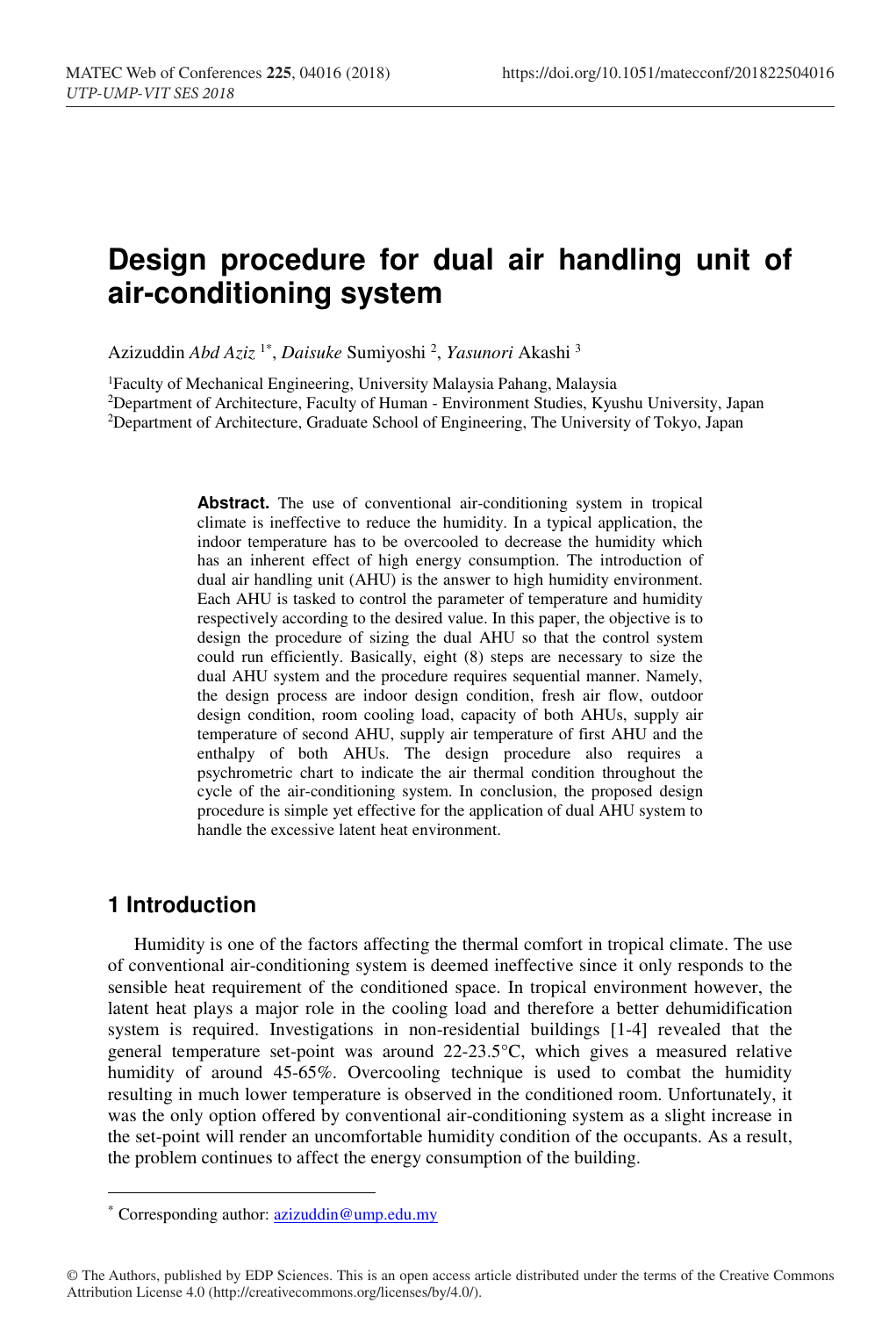A new air-conditioning system design consists of two air handling units (AHU) to control the temperature and humidity simultaneously has been presented [5]. The schematic diagram of the proposed system in variable-air-volume configuration is shown in Figure 1. In short, AHU1 is given the task to control the room temperature while AHU2 is assigned to control the indoor humidity. Simulation results shows that the system is able to remove the sensible and latent heat efficiently.



**Figure 1.** Schematic diagram of the proposed system

In real practice, air-conditioning designer utilizes manual calculation method to come out with a decent sizing of system equipment. The purpose this paper is to clarify the guidelines for the design of dual AHU system using manual calculation. There are several steps of design procedure which is necessary to be performed:

- **i.** Indoor design condition
- **ii.** Outdoor design condition
- **iii.** Room cooling load
- **iv.** Capacity of both AHUs
- **v.** Supply air temperature of AHU2
- **vi.** Supply air temperature of AHU1
- **vii.** Enthalpy of both AHUs

## **2 Design procedure**

 The steps of design procedure are explained with the aid of figures and tables. Model building in Figure 2 is used as the example for the calculation to enhance the design method comprehension.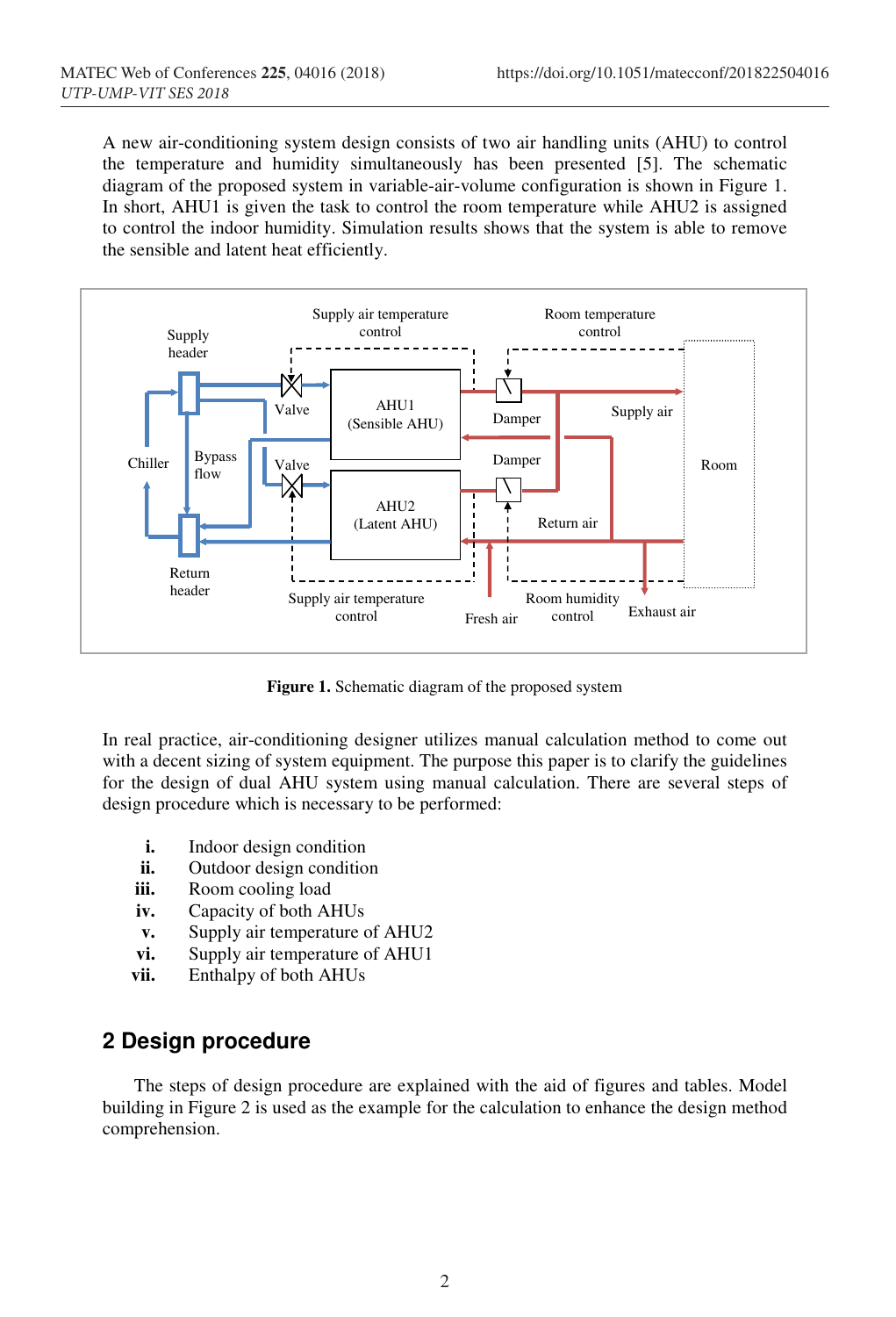

**Figure 2.** Model building with dimensions in mm

**Step i.** - Indoor design condition. The necessity to change the indoor condition of tropical buildings has been discussed thoroughly in the early stages of this paper. The particular indoor condition is chosen based on two reasons; to improve the thermal comfort of the occupants and to reduce the energy consumption of existing buildings. For the sake of argument, the following room condition is chosen.

 Room temperature: 26°C Room humidity: 50% Coincident absolute humidity: 0.0105 kg/kg dry air

In Malaysia, the minimum requirement of fresh air flow inside a non-residential building is governed by the law [6]. For the case of air-conditioned office space, the minimum outdoor air required is  $16.8 \text{ m}^3/\text{h}$  per person.

**Step ii.** - Outdoor design condition. Unlike normal air-conditioning design method that utilizes the hot outdoor condition only, the proposed system also takes the humid condition into account. Malaysian Standard MS1525 has outlined the following outdoor design condition for the hottest condition [7]:

| Dry bulb temperature:               | $33.3^{\circ}$ C       |
|-------------------------------------|------------------------|
| Wet bulb of temperature:            | $27.2$ °C              |
| Coincident relative humidity: 63.2% |                        |
| Absolute humidity:                  | $0.0205$ kg/kg dry air |

The necessary information on the humid condition is found in the ASHRAE Handbook that provides the particular data of major cities around the world. Table 1 shows the information of Kuala Lumpur [8].

| <b>Dehumidification</b> | <b>Parameter</b>         | Temperature $(^{\circ}C)$ |
|-------------------------|--------------------------|---------------------------|
| $0.4\%$                 | Dew point                | 26.2                      |
|                         | Mean coincident dry bulb | 29.3                      |
| $1\%$                   | Dew point                | 26.1                      |
|                         | Mean coincident dry bulb | 29.2                      |

**Table 1.** Outdoor design condition of Kuala Lumpur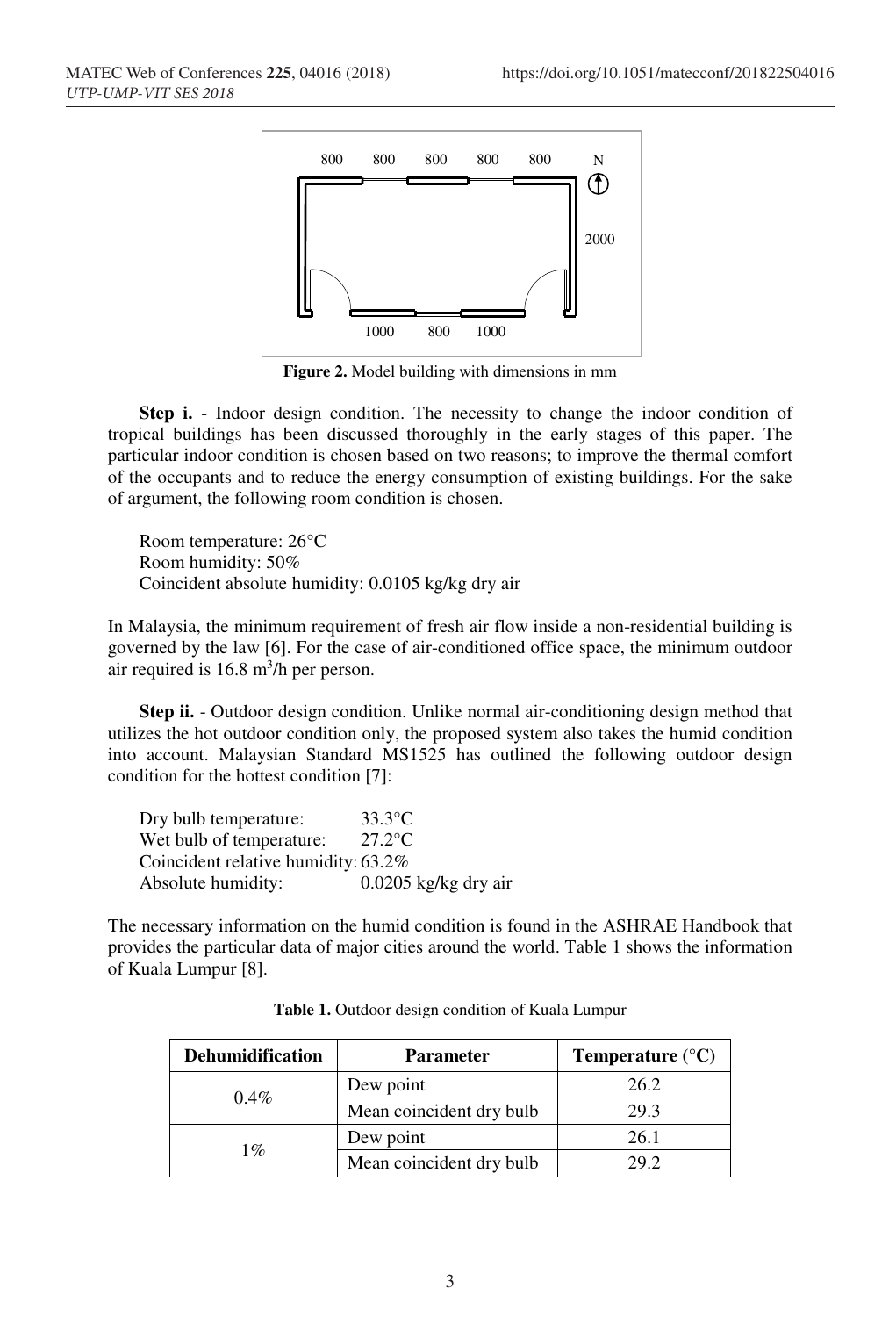The percentage value in the table represents the annual cumulative occurrence of the outdoor condition. For instance, 0.4% means that on a yearly basis, the particular outdoor condition happens at a total of  $0.4/100 \times (365 \times 24) = 35.0$  hours of cumulative occurrence. If 0.4% occurrence is chosen by the air-conditioning system designer, the coincident relative humidity and absolute humidity are 83.4% and 0.0216 kg/kg dry air respectively. The difference of relative humidity between hot and humid condition is notably significant.

**Step iii.** - Room cooling load. In this procedure, the cooling load of the room is first calculated according to both hot and humid conditions. The load calculation is similar to the one used in the normal air-conditioning system. Normally, the sensible load for the hot condition is higher than that of the humid condition but the latent load for the hot condition is lower than that of the humid condition. Also, the total cooling load for the hot condition is higher than that of the humid condition. For the sake of argument, the cooling load of a fictional 800 m<sup>2</sup> floor area room is calculated using both hot and humid outdoor condition. The results are shown in Table 2. It is observed that the sensible load is reduced 29.4%, and the latent load is increased 17.8% by using humid outdoor condition. Subsequently, the humid condition lessened the sensible heat factor (SHF) by 14.9%.

| <b>Parameter</b>     | <b>Hottest</b> | <b>Most humid</b> |
|----------------------|----------------|-------------------|
| Sensible (kW)        | 49.23          | 34.74             |
| Latent $(kW)$        | 17.33          | 20.41             |
| Total (kW)           | 66.56          | 55.15             |
| Sensible heat factor | 0.74           | 0.63              |

**Table 2.** Room cooling load

 **Step iv.** - Capacity of both AHUs. The size of AHU2 is directly chosen by the designer without any calculation. However, there are limitations in the size combination of AHU1 and AHU2 as per earlier discussion. As a result, the range of acceptable AHU size ratio is a function of indoor latent heat as shown in Figure 3 for the constant-air-volume system. Therefore, the chosen capacity of AHU2 must be within the acceptable range or else the system not be able to function effectively. For instance, the SHF for humid condition from Table 6 is 0.63. According to Figure 3, the acceptable AHU size ratio of 0.63 lies between nearly 20:80 and 45:55.



**Figure 3.** AHU acceptable size ratio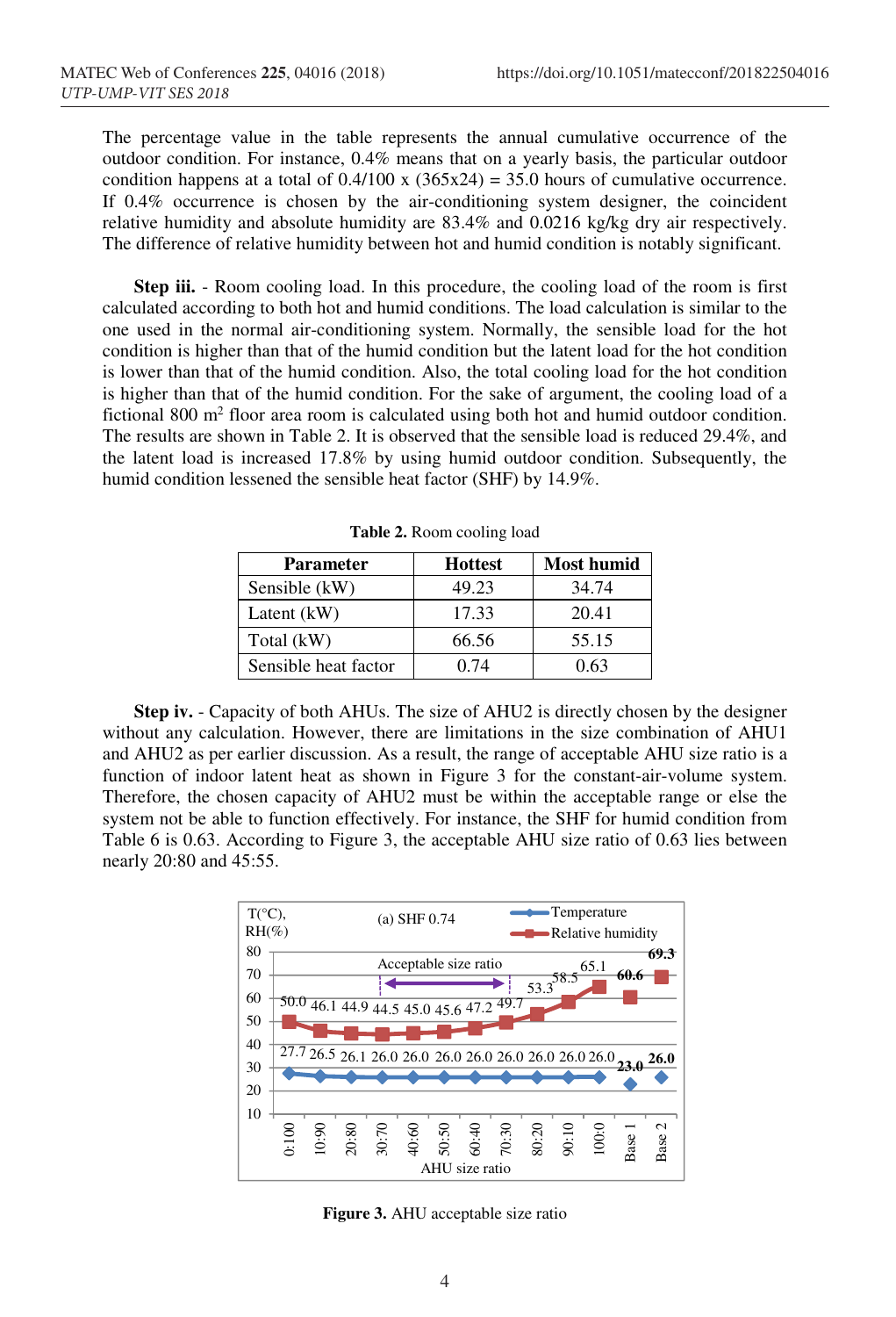If size ratio 30:70 is chosen, the AHU2 capacity can be directly calculated as follows: AHU2 capacity =  $0.7 \times 66.56 \text{ kW} = 46.59 \text{ kW}$ 

Note that the total cooling load of 66.56 kW of hot condition is used in the calculation instead of 55.15 kW of humid condition to ensure that the AHUs always have enough capacity.

**Step v.** - Supply air temperature of AHU2. The determination of supply air temperature of AHU2 does not involve any calculation. It is up to the air-conditioning designer to choose the preferred value. However, as the function of AHU2 or Latent AHU is to provide dehumidification to the conditioned room, a low temperature is required for the moisture removing process. In a typical application, the chiller produces chilled water at 7°C. Therefore, AHU2 supply air temperature can be chosen from 8°C to 14°C.

**Step vi.** - Supply air temperature of AHU1. The method to determine the supply air temperature of AHU1 involves the use of a psychrometric chart. Based on the Figure 4, the design technique is described as follows:

- i. Draw the line between the outdoor humid condition of 29.3°C DB/83% RH and room condition of 26°C DB/50% RH.
- ii. Draw the SHF line of 0.63 from AHU2 supply air at 95% RH until the horizontal line of 0.0105 kg/kg dry air of room condition. The intersection point of represents AHU1 supply air temperature and marked as point  $(1)$  in Figure 4.



**Figure 4.** Determination of supply air temperature using psychrometric chart

The difference in choices of AHU2 supply air leads to the outcome variation of AHU1 supply air. Table 9 shows the options for the supply air temperature combination between both AHUs.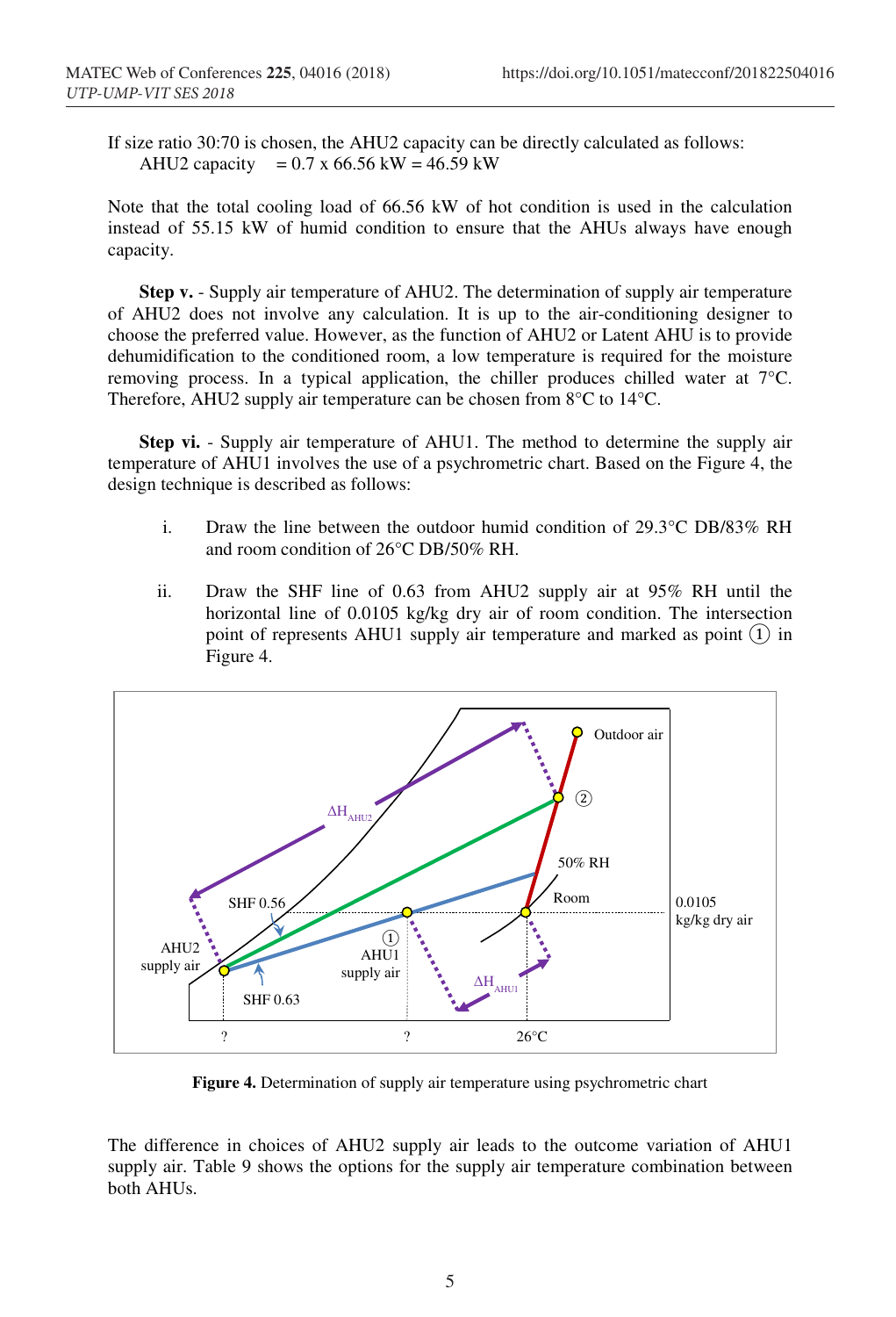| Temperature $(^{\circ}C)$ |             |  |
|---------------------------|-------------|--|
| AHU2                      | <b>AHU1</b> |  |
| 8.0                       | 24.0        |  |
| 10.0                      | 22.0        |  |
| 12.0                      | 19.5        |  |

**Table 9.** Options for supply air temperature combination for SHF 0.63

 **Step vii.** - Enthalpy of both AHUs. The enthalpy determines the flow rate of the AHUs. The capacity of AHU2 has been calculated in Step D. Therefore, the SHF of AHU2 is decided by matching the required latent heat load of the humid condition. The details are as follows:

AHU2 capacity =  $46.59$  kW, latent load =  $20.41$  kW Therefore,  $SHF = 0.56$ 

As shown in Figure 4, the next step is to draw a line of SHF 0.56 from AHU2 supply air temperature and 95% RH until it intersects the fresh air line at point ②. The difference between these two points represents AHU2 enthalpy. On the other hand, AHU1 enthalpy is defined by the difference between point  $(1)$  and the room condition.

#### **3 Conclusion**

The proposal of manual design of dual air handling unit of air conditioning system is presented in this paper. There are altogether 7 steps required to complete the equipment sizing procedure in sequential order. Unlike the conventional system where the design is based on the hottest outdoor condition, the proposed air-conditioning system utilises the humid condition as well to handle the latent heat.

The authors are thankful to Universiti Malaysia Pahang for providing the necessary support for this paper under the research no. RDU170385, as well as to Energy Sustainability Focus Group (ESFG) members who assisted the research.

## **References**

- 1. Yau, Y.H., International Journal of Mechanical and Materials Engineering, **vol.3**, no.2, pp.119-126 (2008)
- 2. Sulaiman, R., Kamaruzzaman, S.N., Rao, S.P., Pitt, M., Journal of Surveying, Construction & Property, **vol.2**, no.1, pp.75-80 (2011)
- 3. Yau, Y.H., Chew, B.T., Saifullah, A., Thermal comfort in lecture halls in the tropics, International Symposium on Heating, Ventilation and Air Conditioning, pp.309-317, (2011)